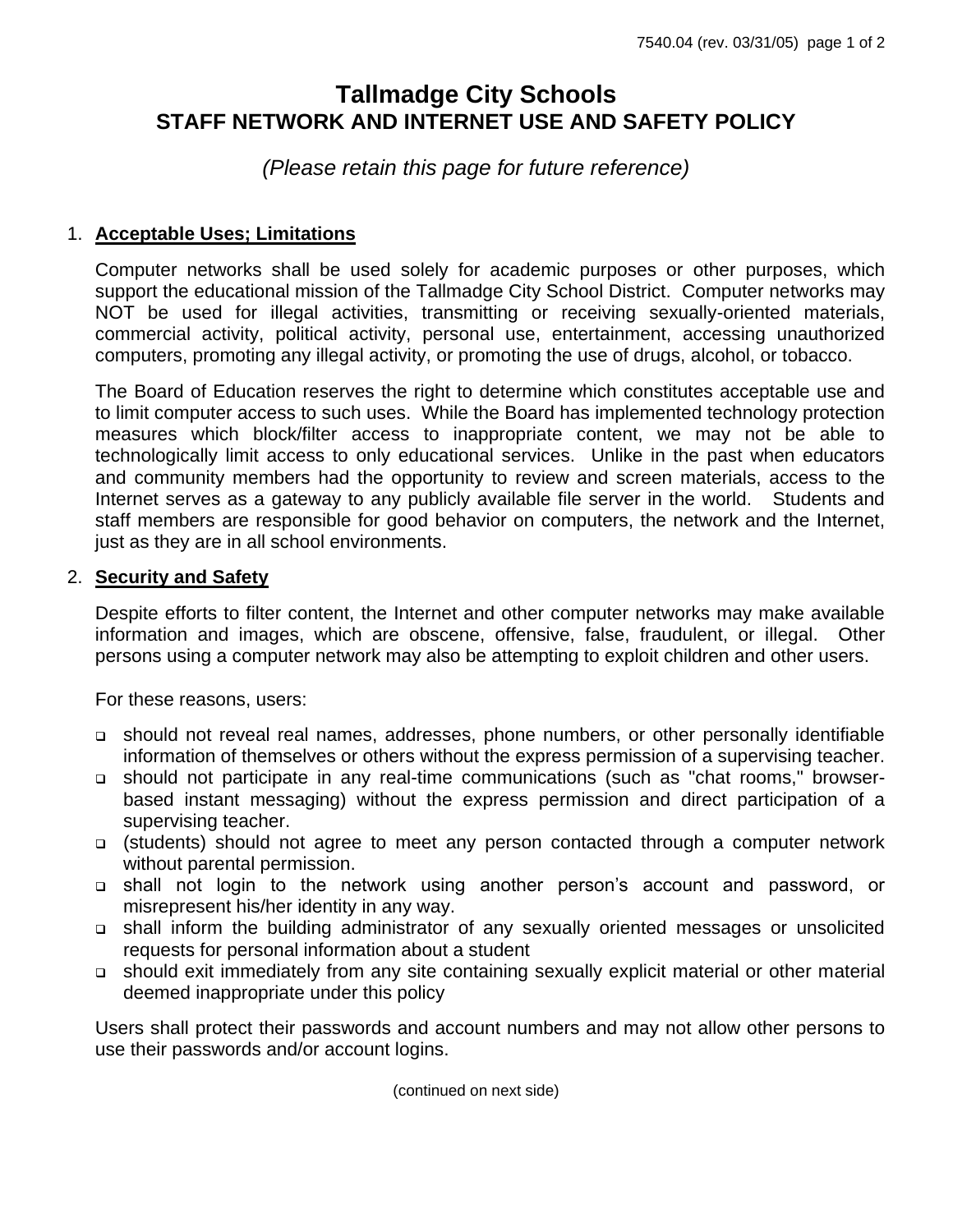## 3. **Responsibilities of Users**

It shall be the responsibility of the user:

- to use the network only for appropriate purposes
- to notify the building Technology Specialist of computer or network malfunctions
- to reimburse the Board for any damage or loss incurred as a result of inappropriate use
- to be a courteous computer user by avoiding the use of language which is obscene, vulgar, abusive, or disrespectful
- to avoid any use or practice which interferes with the use of the network by others
- to respect the privacy of other computer users to the maximum extent possible

## 4. **General Prohibitions**

- may not violate any copyright laws or engage in the unauthorized copying of files, music, movies, programs, or other software
- may not engage in any form of plagiarism
- □ may not "mass e-mail" school system users for non-educational purposes
- □ may not write, delete or modify files in any directory other than their own without permission of the supervising teacher including system files
- may not store executable files (such as games, music, movies or other programs) or any copyrighted files on the network in any form or place
- may not engage in any interference/sabotage/vandalism of others' computers or software (such as "hacking," "spamming," or virus copying)
- □ may not use non-school provided chat programs (i.e., aim, yahoo, msn, etc)
- may not connect any "rogue" network device or computer (wired or wireless) to the network

## 5. **Loss of Privileges**

Computer network access is a privilege and not a right. Any person who engages in an inappropriate use or violates any other provision of this policy may have his/her access privileges suspended or revoked without notice.

## 6. **Right of Access**

The Board will make every effort to respect the privacy of students using computer networks for e-mail communications and other purposes. However, the Board reserves the right to examine any such communications or other computer-based information when reasonably necessary to investigate a suspected violation of school rules or this policy, or where necessary to ensure the security and integrity of the computer network. The Board also reserves the right to limit the time of access and to establish priorities among competing acceptable uses.

## 7. **Disclaimer of Liability**

The Board shall not be responsible for any material encountered on a computer network which may be deemed objectionable to a student or his/her parents, for any inaccurate information disseminated over the network, for any hostile or injurious actions of third parties encountered through a computer network, for any charges incurred by the user of a computer network without prior permission, or for any damage or loss incurred by a user or any subsequent party by the use of files or software obtained over a computer network. Due to the nature of electronic communications, it is also impossible for the Tallmadge City School District to guarantee the confidentiality of e-mail sent and received over any computer network.